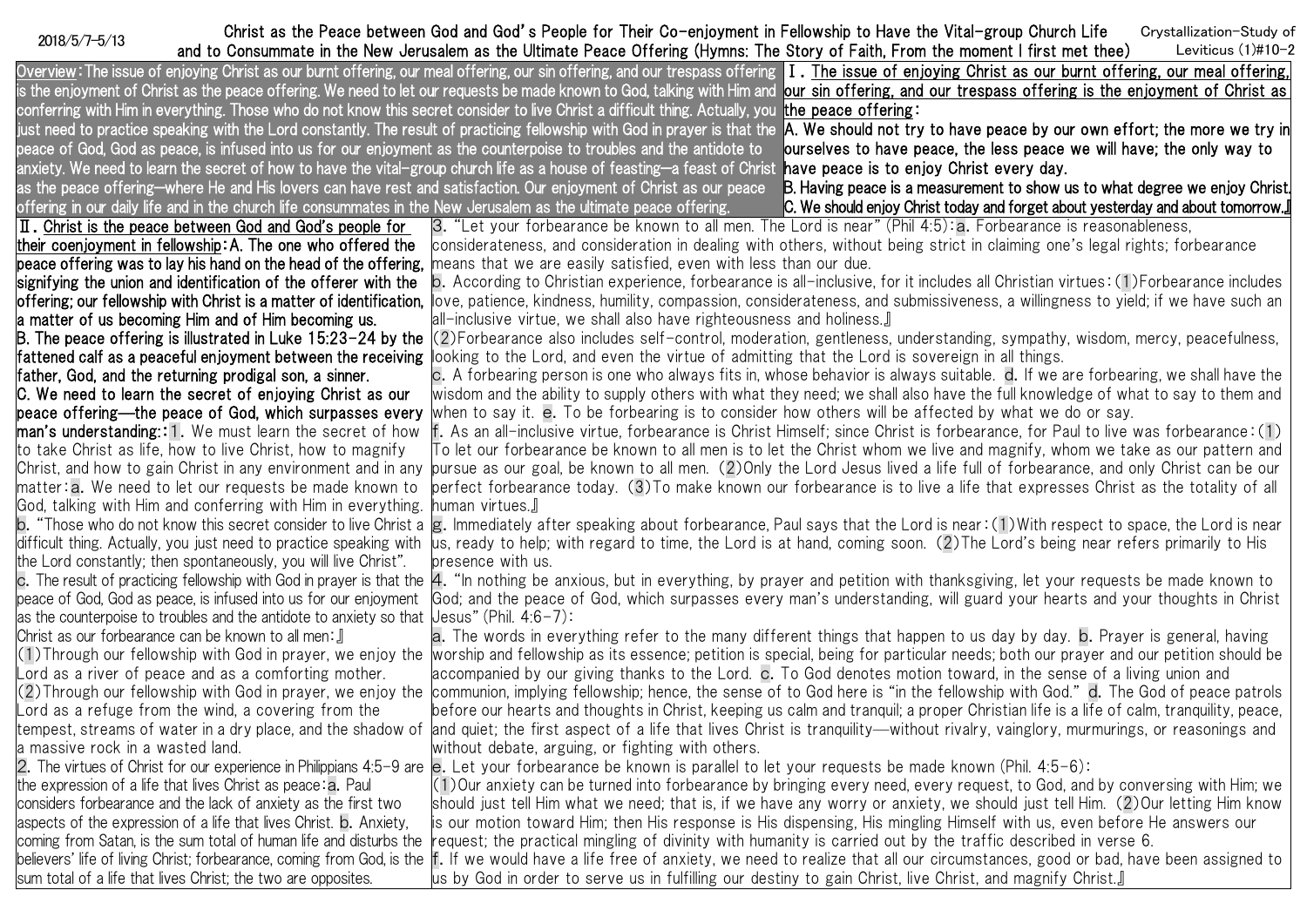| $\boxed{\rm II}$ . We need to learn the secret of how to have the vital-group church life as a house of feasting—a feast of Christ as the                                           | <b>IV.</b> Our enjoyment of Christ as our peace offering in our daily |
|-------------------------------------------------------------------------------------------------------------------------------------------------------------------------------------|-----------------------------------------------------------------------|
| beace offering—where He and His lovers can have rest and satisfaction:                                                                                                              | life and in the church life consummates in the New Jerusalem          |
| A. This church life is produced by the resurrection life. B. This church life is composed of cleansed sinners.                                                                      | as the ultimate peace offering:                                       |
| C. This church life is outwardly poor and afflicted. D. This church life is a life of feasting in and with the presence of the Lord.  A. Jerusalem means "the foundation of peace." |                                                                       |
| This church life has more sisters than brothers.                                                                                                                                    | B. The New Jerusalem is the Triune God to be our peace, to            |
| F. In this church life there are the functions of Martha (diligently serving the Lord), Lazarus (testifying of the resurrection life), be our safety.                               |                                                                       |
| and Mary (pouring out her absolute love on the Lord).                                                                                                                               | C. The whole New Jerusalem will be an entity of peace.                |
| $\Box$ ay 1 Lev. 3:1 And if his offering is a sacrifice of peace offerings, if he presents it                                                                                       | «Composition for prophecy»                                            |
| from the herd, whether male or female, he shall present it without blemish before                                                                                                   |                                                                       |
| Jehovah. 2 And he shall lay his hand on the head of his offering and slaughter it at the                                                                                            |                                                                       |
| entrance of the Tent of Meeting, and Aaron's sons the priests shall sprinkle the blood                                                                                              |                                                                       |
| on and around the altar.                                                                                                                                                            |                                                                       |
| Day 2 Lev. 3:8 And he shall lay his hand on the head of his offering and slaughter it                                                                                               |                                                                       |
| before the Tent of Meeting, and Aaron's sons shall sprinkle its blood on and around the                                                                                             |                                                                       |
| altar.                                                                                                                                                                              |                                                                       |
| Phil. 4:12   know also how to be abased, and   know how to abound; in everything and                                                                                                |                                                                       |
| in all things I have learned the secret both to be filled and to hunger, both to abound                                                                                             |                                                                       |
| and to lack.                                                                                                                                                                        |                                                                       |
| Day 3 $\vert$ Isa. 66:12 $\cdots$ now am extending to her Peace like a river, And the glory of the                                                                                  |                                                                       |
| nations Like an overflowing stream; And you will nurse, you will be carried on the hip,                                                                                             |                                                                       |
| And you will be bounced on the knees. 13 As one whom his mother comforts,                                                                                                           |                                                                       |
| So will I comfort you; And you will be comforted in Jerusalem.                                                                                                                      |                                                                       |
| Isa. 32:2 And a man will be like a refuge from the wind And a covering from the                                                                                                     |                                                                       |
| tempest, Like streams of water in a dry place, Like the shadow of a massive rock in a                                                                                               |                                                                       |
| wasted land                                                                                                                                                                         |                                                                       |
| Day 4 Phil. 4:5 Let your forbearance be known to all men. The Lord is near.                                                                                                         |                                                                       |
| 8 Finally, brothers, what things are true, what things are dignified, what things are                                                                                               |                                                                       |
| righteous, what things are pure, what things are lovely, what things are well spoken of,                                                                                            |                                                                       |
| if there is any virtue and if any praise, take account of these things.                                                                                                             |                                                                       |
| Day 5 Phil. 4.5 $\cdots$ The Lord is near 6 In nothing be anxious, but in everything,                                                                                               |                                                                       |
| by prayer and petition with thanksgiving, let your requests be made known to God;                                                                                                   |                                                                       |
| 7 And the peace of God, which surpasses every man's understanding, will guard                                                                                                       |                                                                       |
| your hearts and your thoughts in Christ Jesus.                                                                                                                                      |                                                                       |
| Col. 3:15 And let the peace of Christ arbitrate in your hearts, to which also you were                                                                                              |                                                                       |
| called in one Body; and be thankful.                                                                                                                                                |                                                                       |
| Day 6 $\frac{\text{John 12:2} \cdots \text{they made Him a support there; and Martha served, but Lazarus}}{}$                                                                       |                                                                       |
| was one of the ones reclining at table with Him. 3 Then Mary took a pound of ointment,                                                                                              |                                                                       |
| of very valuable pure nard, and anointed the feet of Jesus $\cdots$ and the house was filled                                                                                        |                                                                       |
|                                                                                                                                                                                     |                                                                       |
| with the fragrance of the ointment.<br>John 20:19 When therefore it was evening on that day, $\cdots$ Jesus came and stood in                                                       |                                                                       |
|                                                                                                                                                                                     |                                                                       |
| the midst and said to them, Peace be to you.                                                                                                                                        |                                                                       |
|                                                                                                                                                                                     |                                                                       |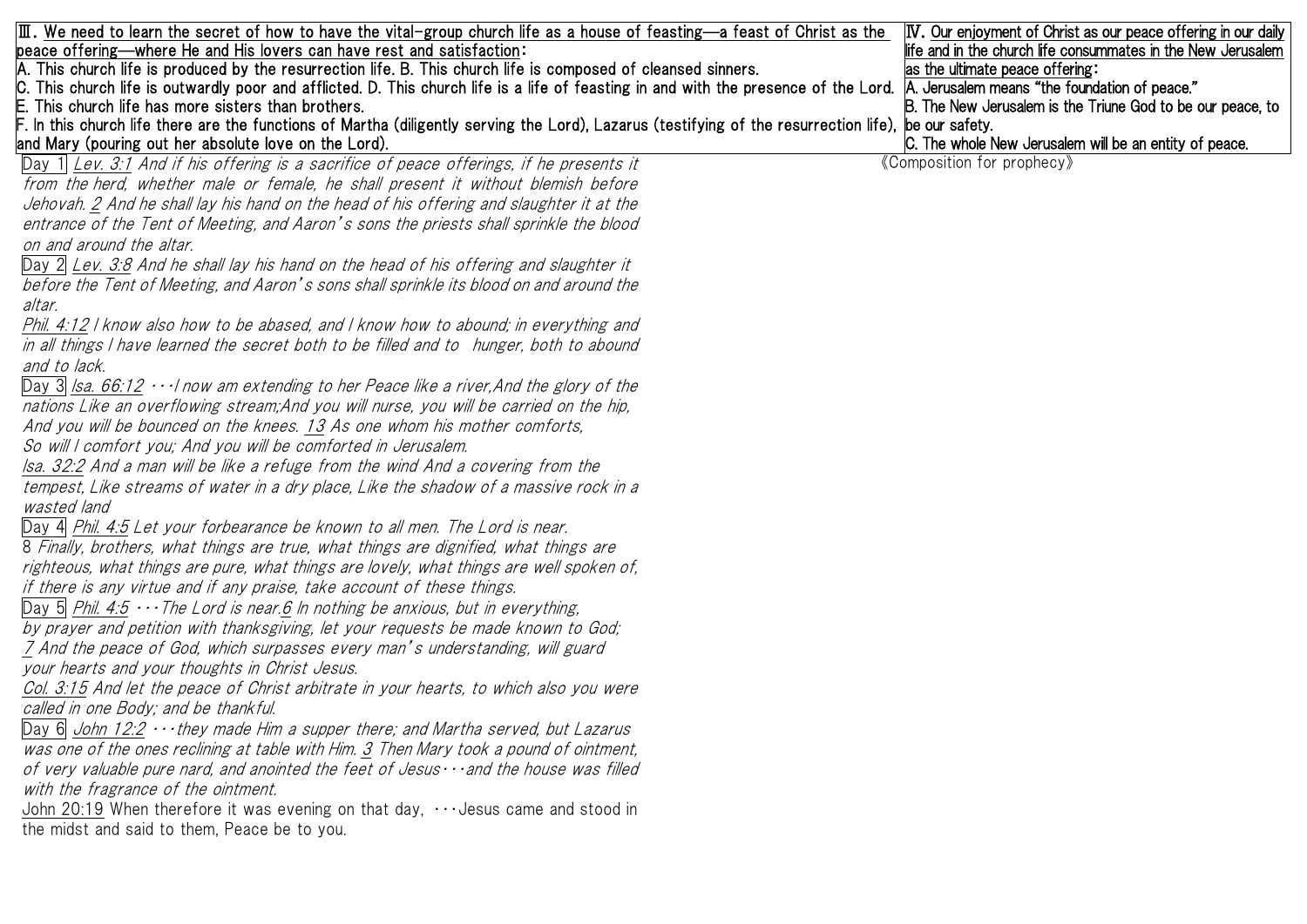# Experience $\Omega$ : Talk to God and consult with God so that God of peace will guard your heart

It may seem easy to understand Paul's word, "Let your requests be made known to God" [Phil. 4:6]. But we should not assume that we understand it. I have spent considerable time studying the phrase "to God". It may also be rendered "before God" or "in the presence of God." The Greek preposition is pros, often translated "with". It denotes motion toward, in the sense of a living union and communion, implying fellowship....This requires that we pray to contact God.

In our prayer to God there must be the essence of worship and fellowship, and also petitions for particular needs. Even if we do not have specific needs, we still need a time of prayer day by day to worship the Lord and have fellowship with Him. As we worship the Lord and have fellowship with Him in prayer, we enjoy communion with Him and practice the organic union with Him.

The issue, the result, of practicing the organic union with the Lord is that the peace of God guards our hearts and thoughts in Christ Jesus (Phil. 4:7). The peace of God is actually God as peace, infused into us through our fellowship with Him by prayer. This peace is the counterpoise of troubles and the antidote to anxiety....The poison of anxiety is still within us, but we have an antidote—the peace of God transfused into our being through our fellowship with God in prayer.

### For Junior/Senior High School and College Students Saints

#### Phil 4:4 Rejoice in the Lord always; again I will say, rejoice.

6 In nothing be anxious, but in everything, by prayer and petition with thanksgiving, let your requests be made known to God; 7 And the peace of God, which surpasses every man's understanding, will guard your hearts and your thoughts in Christ Jesus.

The peace of God surpasses the greatest peace that can be measurable within every man's understanding. Because it surpasses far above man's understanding or imagination, it is "the peace of God, which surpass every man's understanding". All junior/senior high and college students need this kind of peace. In the world, you have a variety of afflictions. Students who gain middle or lower grades does not like to study much so that they feel much pressure on tests and their future educational career. However, students with excellent performance also have pressure on him, because his teacher and classmates repeatedly tell him, "you are an excellent student," and so he himself assumes that he is expected to be the No. 1 in his class and tries to keep that position. Therefore, every student need "the peace of God which surpasses every man's understanding." The peace of God will guard your heart and your thought, calm you down, and let you have joy. As a result, you can try your best and progress steadily forward in your study.

Now you know you need the peace of God in your school life. Then, how can you obtain the peace of God? What is the secret to gain the peace of God? It is to let your requests be made known to God. Fellowship with God and talk to God in prayer. For example, you can pray this way; "Oh, Lord Jesus. I am not good at studying so I do not know how to study. My grades are always low. If this goes on, I cannot pass the college exams. Lord Jesus, help me. My teacher advised me to study, but I have no strength to study. In order to avoid being crushed with pressure, please let the peace of God calm me down. Let me try my best to gain better grades gradually. By being guarded by the peace of God, and in Christ, I believe I can do this. Thanks to the Lord, Amen!" If you were an student with excellent performance, you can pray like this; "Oh, Lord Jesus. Because I am at the top in my class, my teacher, my parents, and even my classmates expect that I will be the top in class in the next test again. I do not wish them to put too much pressure on me beyond my need. But Lord, please help me not to become too nervous about this. I need the peace of God which surpasses every man's understanding. I need to try my best but I cannot focus on trying my best without peace. Lord, may God of peace guard my heart. Amen!"

# Experience $(2)$ : Let your forbearance be known to all men

If we are forbearing, we shall have the wisdom and the ability to supply others with what they need. We shall also have the full knowledge of what to say to them and when to say it. For example, a parent who is forbearing will know how and when to speak to his children.....The forbearance we exercise and make known to others comes from God.

Philippians 4:5 says, "Let your forbearance be known to all men." This means that you should be found in forbearance by all the saints….First, if we would be forbearing, we must be reasonable and fair. We must do things in a reasonable and fair way. Second, we have to consider others. To be forbearing is to consider not our words would damage people. We have to be very considerate in dealing with others, avoiding strictness….A proper Christian life of living and magnifying Christ will not dissent with others, will always rejoice, will always forbear, and will have no anxiety. This kind of life enjoys the peace of God.

The virtue of forbearance is all-inclusive. It includes love, kindness, mercy, reasonableness, the ability to fit in, and many other virtues….Only the Lord Jesus lived a life full of forbearance, and only Christ can be our perfect forbearance today. The best word to sum up the totality of Christ's human virtues is forbearance. To make known our forbearance is to live a life which expresses Christ; is to express the Christ by whom we live. Such a life is Christ Himself as the totality of all human virtues. This is Christ as our forbearance.

### For young working saints/graduate students

Phil. 4:5 Let your forbearance be known to all men. The Lord is near. 8 Finally, brothers, what things are true, what things are dignified, what things are righteous, what things are pure, what things are lovely, what things are well spoken of, if there is any virtue and if any praise, take account of these things. 9 The things which you have also learned and received and heard and seen in me, practice these things; and the God of peace will be with you. 13 I am able to do all things in Him who empowers me.

It is important for Business Persons (especially those in managerial positions) to show forbearance to everyone in the working environment. Since sinners have unbalanced human nature, they cannot make sensible, reasonable and fair judgements. Especially when a Japanese managerial staff is standing in between 2 conflicting people, he wants to be seen as a nice person. However, the problem here is that between the 2 people in conflicts, he may simply consider how to act nice to all without judging in a fair way who is right and who is wrong, and to what degree the right and wrong is. Such behavior in between is not reasonable nor logical, nor fair. As a result, the good employee will be stumbled and the bad employee will act even worse. The structure of that department becomes more and more confused, them the better performance cannot be expected at all.

If you are a manager in your company, you should show forbearance to your subordinates and make sensible, reasonable and fair judgements. By doing so, you shall be an extremely prominent administrator at the company. Because forbearance is the excellent humanity of Jesus, by showing your forbearance in the working environment is actually to live Christ. Even when you make important judgements or make judgements on a daily basis, you should pray as follows: "O, Lord Jesus, in my judgments, am I able to show forbearance to people? If my judgements are not sensible, reasonable, and fair, I am actually hurting my subordinates and damaging the organization. I should not make unbalanced, unfair judgements. People who are right need to be praised, people who are wrong need to be warned and corrected. Even though I usually say that we should be fair, when comes to making judgements, they might be unfair. I do not want to be a discordant person. I need to be uplifted by the excellent humanity of Jesus. Let me show forbearance to everyone, including my boss and CEO in my working environment. Amen! ".